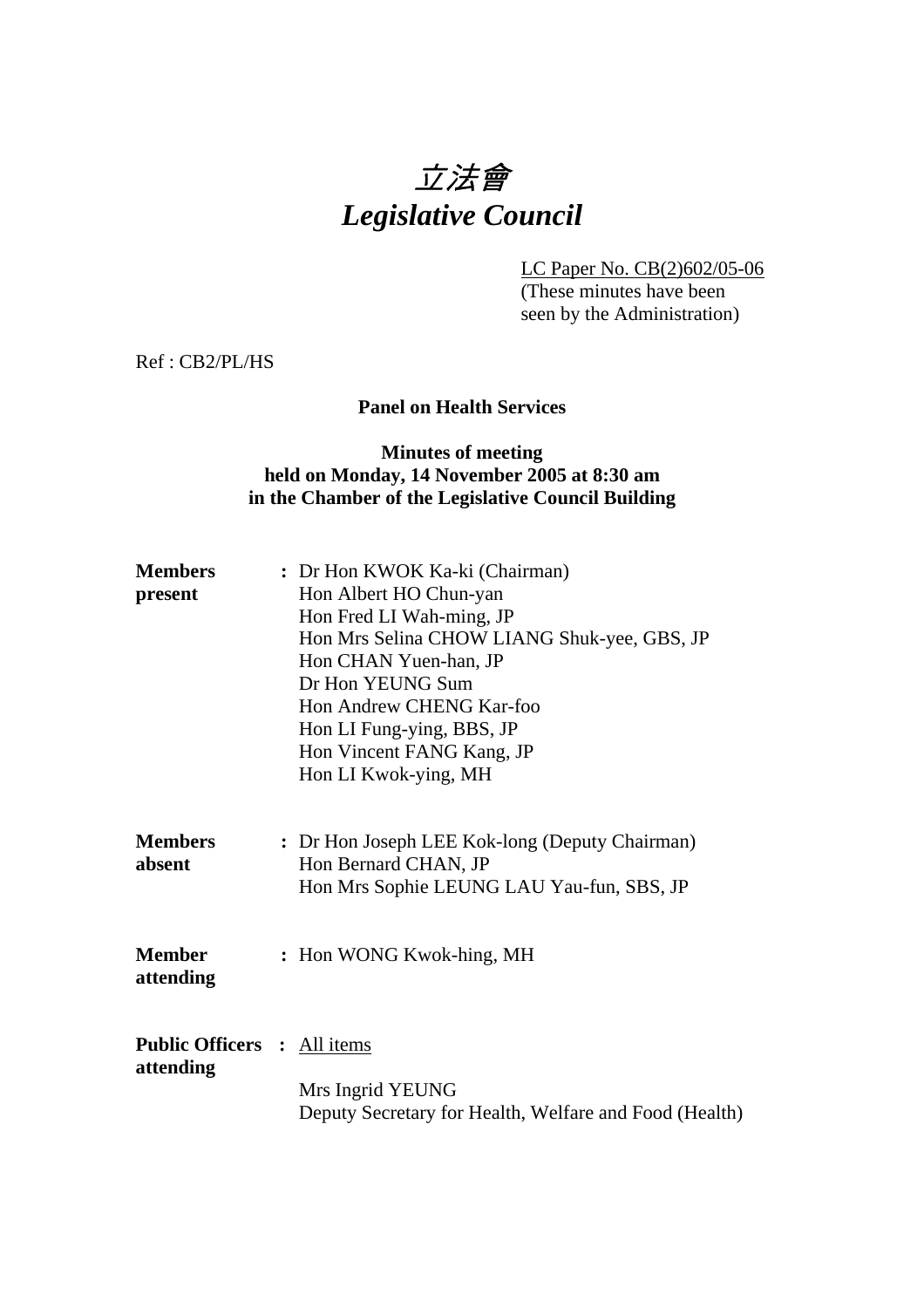### Item VI only

Ms Margaret TAY Executive Manager (Professional Services and Medical Development), Hospital Authority

**Clerk in :** Ms Doris CHAN **attendance** Chief Council Secretary (2) 4

**attendance**

**Staff in :** Item IV only

 Mr Watson CHAN Head (Research and Library Services)

 Mr Simon LI Research Officer 6

All items

 Miss Mary SO Senior Council Secretary (2) 8

 Miss Maggie CHIU Legislative Assistant (2) 4

## **I. Information paper(s) issued since the last meeting**

There was no information paper issued since the last meeting.

## **II. Items for discussion at the next meeting** (LC Paper Nos. CB(2)297/05-06(01) and (02))

2. Members agreed to discuss the following items at the next regular meeting to be held on 12 December 2005 at 8:30 am -

(a) Guideline on the implementation of the Undesirable Medical Advertisements (Amendment) Ordinance 2005; and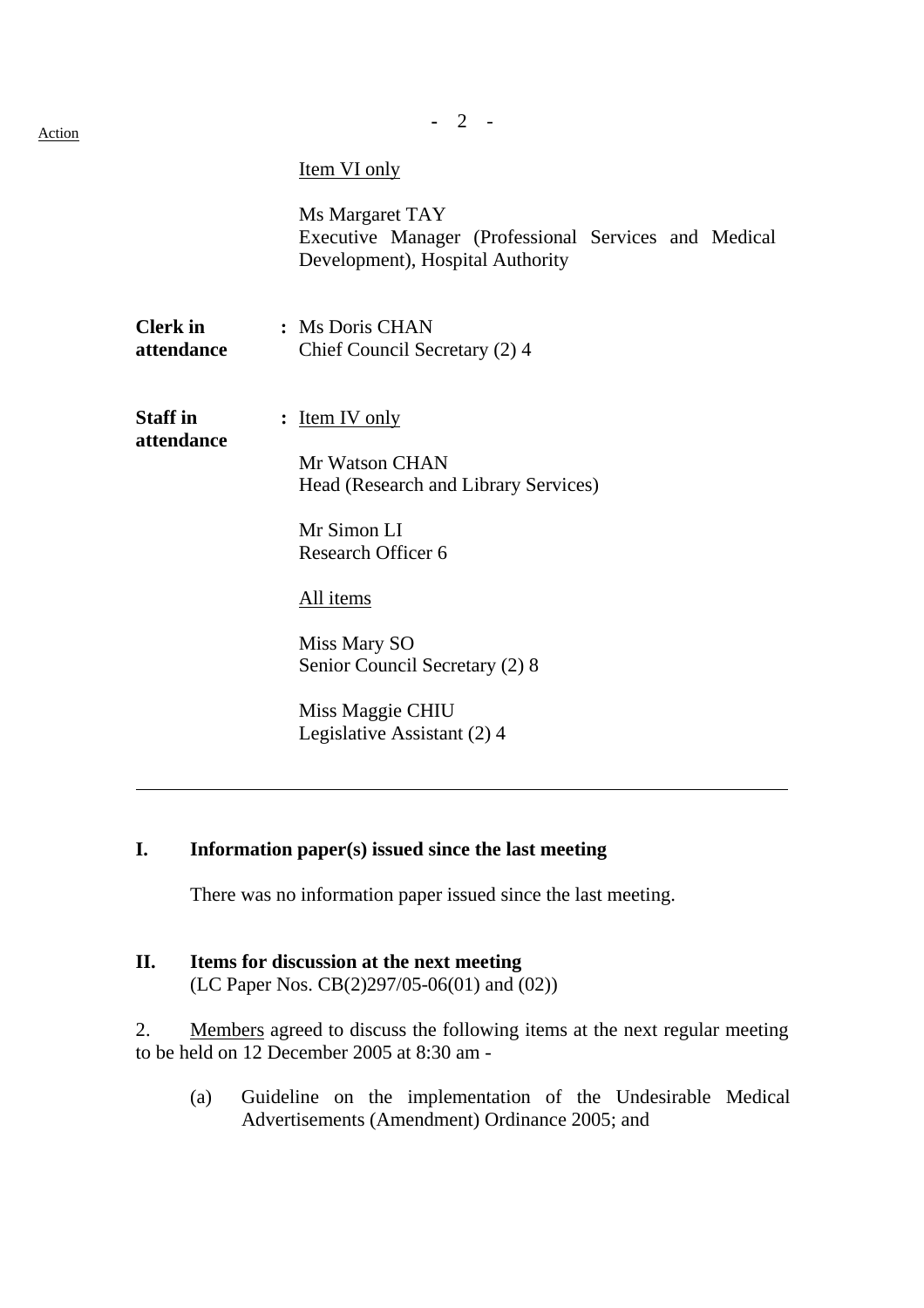(b) Outcome of the Health and Medical Development Advisory Committee consultation on the future service delivery model for Hong Kong's health care system.

3. Mr Andrew CHENG said that the Democratic Party (DP) proposed that the Administration should seek the approval of the Finance Committee (FC) of the Legislative Council (LegCo) before end 2005 for the creation of a new commitment of \$200 million to deal with a possible outbreak of H5N1 influenza in humans. A copy of the relevant press release issued by DP on 13 November 2005 was tabled at the meeting.

4. Deputy Secretary for Health, Welfare and Food (Health) (DSHWF(Health)) responded that the Administration and the Hospital Authority (HA) had gained experience from the last Severe Acute Respiratory Syndrome (SARS) outbreak in Hong Kong and had, for example, been adequately equipped with the necessary facilities and personal protection equipment for the fight against SARS and other infectious diseases. Recently, the Administration had obtained funds from FC in May this year to increase the stockpile of antivirals for dealing with a possible influenza pandemic. Nevertheless, DSHWF(Health) agreed to consider the proposal and revert to the Panel before the next meeting.

5. Mr Andrew CHENG said that the preparedness based on the fight against SARS might not be adequate for coping with an avian influenza pandemic where the transmissibility of the disease among humans could be much more efficient than SARS and the death rate considerably higher. Mr CHENG pointed out that both the United States (US) and the Mainland had allocated new money to fight against a possible avian influenza pandemic.

6. Ms LI Fung-ying said that should the Administration, in the final analysis, find that more funds were needed to deal with a possible avian influenza pandemic, it should consult the Panel as far as possible before seeking FC's approval.

7. The Chairman proposed to discuss the regulation of services provided by beauticians at a future meeting. Members agreed.

## **III. Proposed duty visits to the Mainland**

(LC Paper No. CB(2)297/05-06(03))

 8. Mr Andrew CHENG proposed and members agreed to conduct a duty visit to the Guangdong Province, preferably before the coming Lunar New Year, to obtain first-hand information on the following -

(a) the Province's preparedness plan for influenza pandemic;

Admin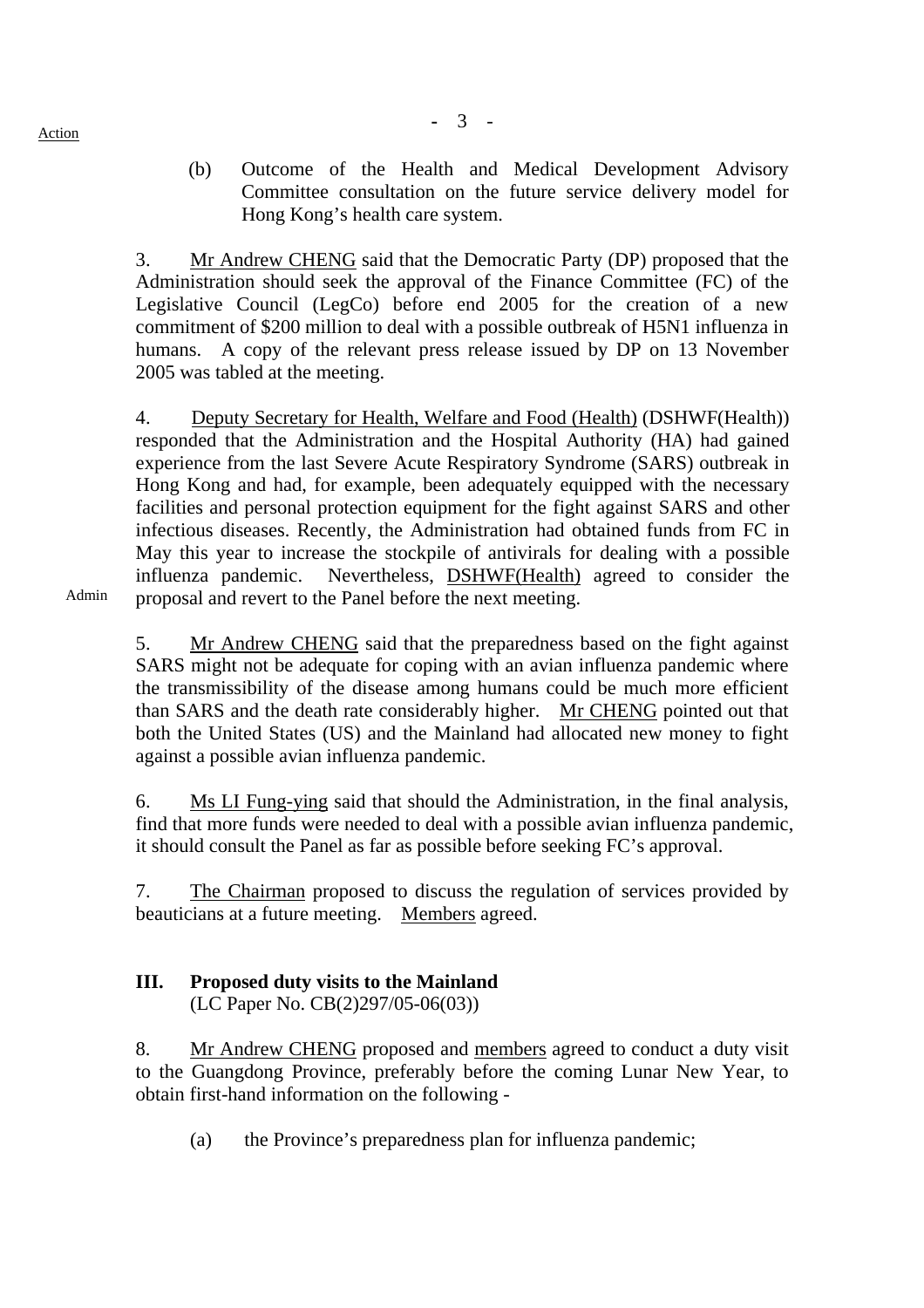- (b) the joint emergency response of the Guangdong Province and Hong Kong in case of cross boundary serious public emergencies;
- (c) medical services for Hong Kong residents in the Guangdong Province in the event of an influenza pandemic; and
- (d) the Mainland's experience of using Chinese medicine to build up defence against influenza.

 9. DSHWF(Health) said that the Administration would be happy to provide members with names, titles and contact means of the relevant organisations and persons in the Mainland to facilitate the above visit.

## **IV. Proposed research study on health care financing**  (LC Paper No. CB(2)297/05-06(04))

10. The Chairman tabled a paper setting out abstracts of the research studies conducted by five local academics on health care financing for members' reference.

11. At the invitation of the Chairman, Head (Research and Library Services) (Head (R&LS)) said that research reports on health care expenditure and financing in Australia, US, United Kingdom, Singapore and Taiwan had been compiled by his Division between 1998 and 1999 to assist the Panel in considering the recommendations of the health care system review conducted by the Harvard consultants. Head(R&LS) further said that according to the World Health Organization, health care financing system could be roughly classified into four types, namely, taxation, social health insurance, private health insurance and medical savings accounts. Examples of places which took the following forms as their primary form of health care financing were as follows -

- (a) taxation Australia, Canada, New Zealand and Sweden;
- (b) social health insurance France, Germany, Austria and Switzerland;
- (c) private health insurance the US; and
- (d) medical savings accounts Singapore.

Head (R&LS) pointed out that although the financing of New Zealand's health care system was primarily tax-based, it also had a distinct element of social health insurance.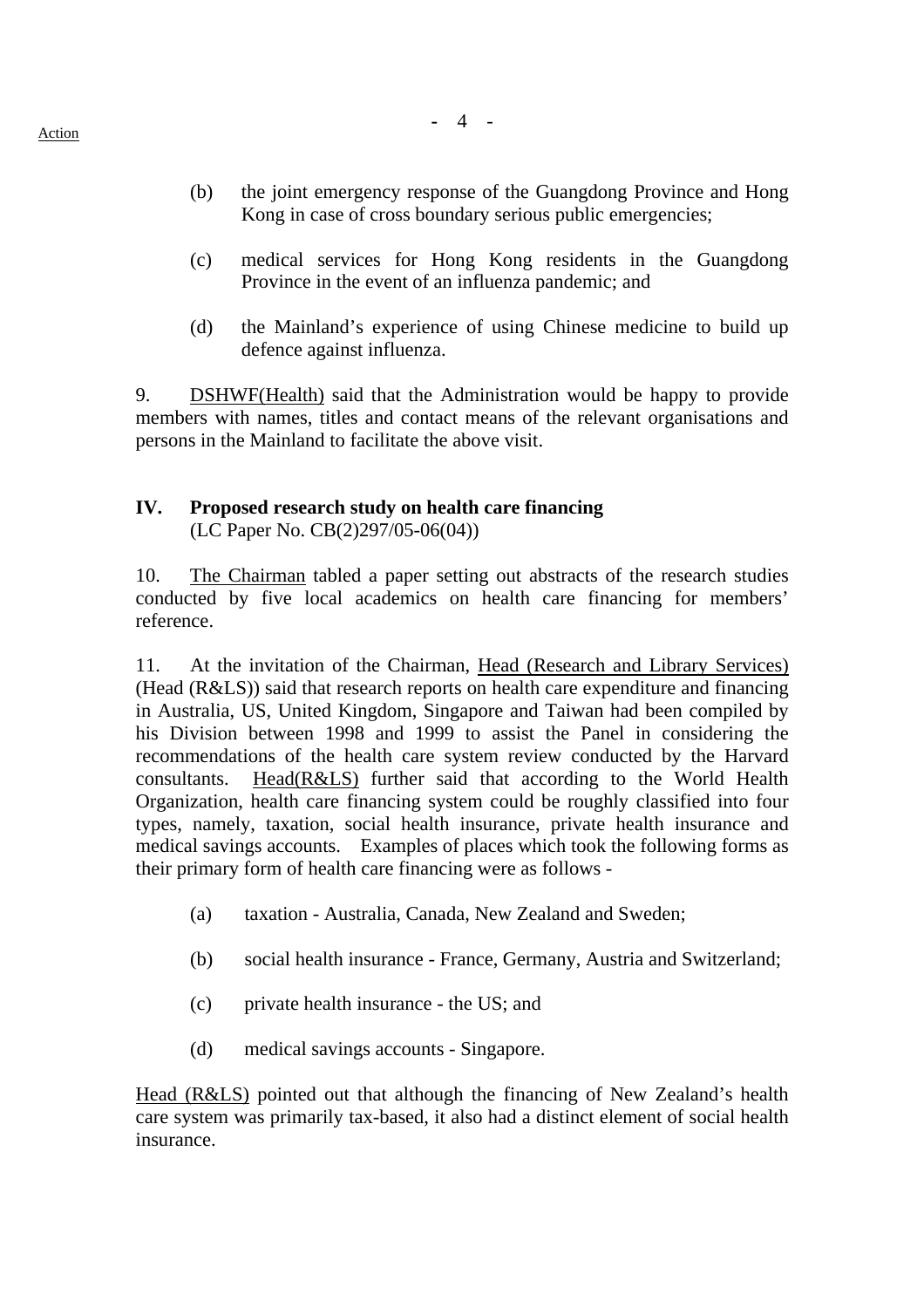12. DSHWF(Health) advised members that apart from countries in Western Europe, the financing of the health care systems in Japan and Taiwan also had a strong element of social insurance. The purchase of private health insurance in

13. The Chairman proposed and members agreed to request the R&LS Division to conduct research studies on the health care financing system and its effectiveness in selected overseas places, including those places which had undergone health care reforms in the past 10 years. Members further agreed to defer the decision on the Chairman's proposal to set up a working group to study the financing options for the long-term sustainability of Hong Kong's health care system, until the research study reports were ready in a few months' time.

14. The Chairman enquired whether there were past cases of committees of LegCo hiring outsiders to conduct studies on a particular subject matter to facilitate their consideration of the subject. Head(R&LS) replied that to his knowledge only one committee had in 1996 hired a local university to conduct a

Head(R&LS) land search for its work. Head(R&LS) undertook to revert to members on the resources involved.

US was voluntary, whereas that in Switzerland was mandatory.

## **V. Proposed overseas duty visit to Singapore and Australia** (LC Paper No. CB(2)297/05-06(04))

15. Members agreed to conduct an overseas duty visit in the coming summer recess to study the development and effectiveness of various financing models for health care system. Members further agreed to defer the decision on which overseas places to visit until after studying the research studies on health care financing to be conducted by the R&LS Division.

## **VI. Development of Chinese medicine clinics in the public sector** (LC Paper Nos. CB(2)297/05-06(05) and (06))

16. DSHWF(Health) introduced the Administration's paper which set out, among others, the new sites and implementation timetable for six additional Chinese medicine clinics (CMC) in the public sector. Subject to members' support, the Administration intended to seek funding support from the Public Works Subcommittee (PWSC) and FC as soon as possible.

17. Mr Andrew CHENG said that although there would be a total of nine CMCs after the establishment of the six new clinics, the pace of introducing Chinese medicine service in the public sector was still too slow and should be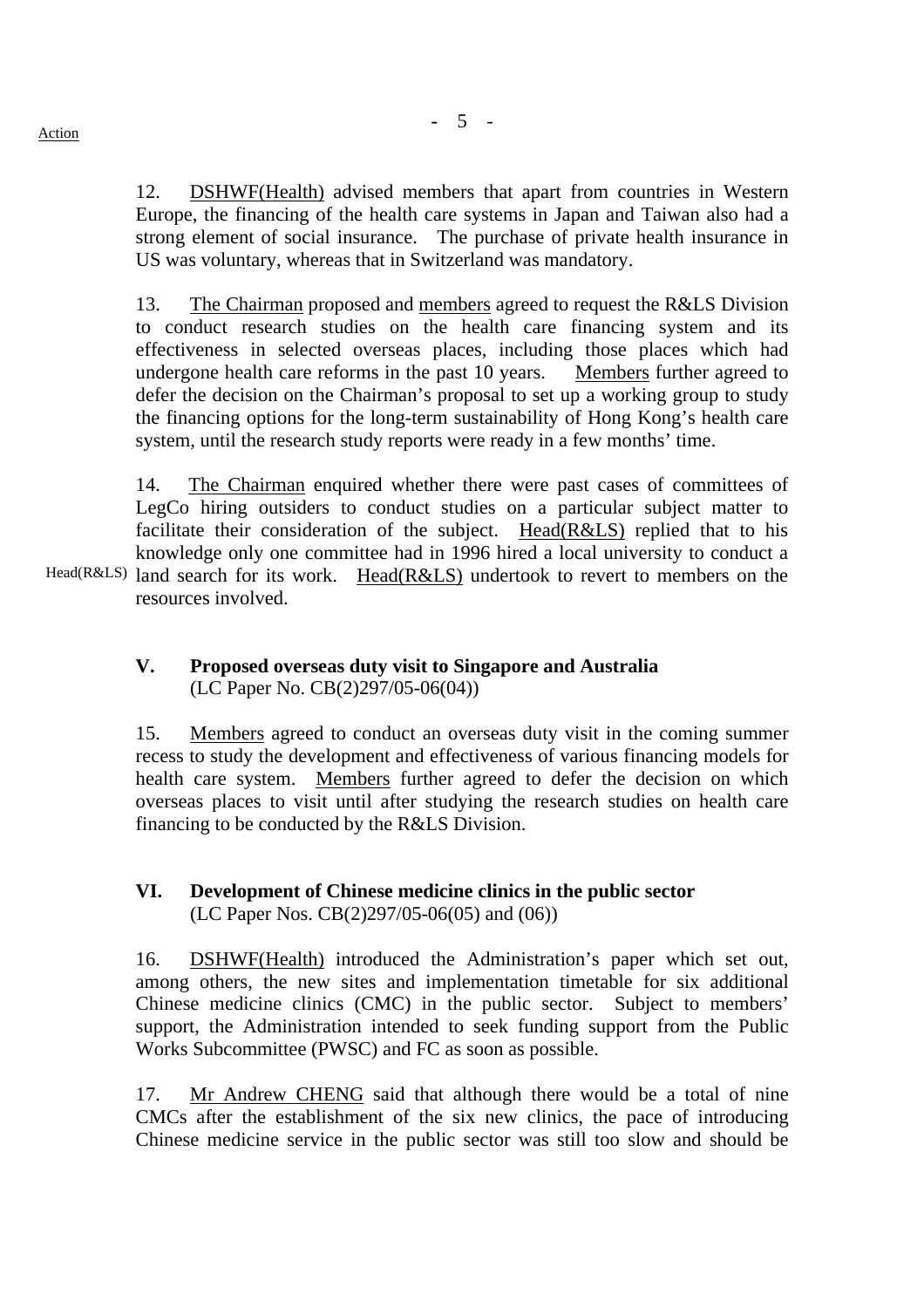expedited. In particular, Mr CHENG urged the Administration to expeditiously establish a CMC in West Kowloon, an area populated by many elders with meager means. Mr CHENG further said that in order to speed up the establishment of the outstanding nine CMCs in the territory, the sites of which were yet to be identified, the Administration should seek funding support from PWSC and FC for the remaining 15 CMCs in one go, given that there was no dispute about the objectives of CMCs.

18. DSHWF(Health) responded that the Administration was well aware of the demand for Chinese medicine service in West Kowloon, and had therefore included West Kowloon as one of the priority sites for establishing a CMC in the next phase as was reported to the Panel on 13 June 2005. The reason why a CMC was yet to be established in West Kowloon was due to the lack of a readily available suitable site. Nevertheless, the Administration was at present in discussion with the District Council concerned on various possibilities.

19. DSHWF(Health) agreed to consider Mr CHENG's proposal to include the estimated funding required for establishing the remaining nine CMCs in the coming funding proposal for establishing six additional CMCs mentioned in the Administration's paper for the PWSC.

20. Mr Andrew CHENG said that should the funding proposal mentioned in paragraph 19 above be approved by FC, the Administration should still brief the Panel before commencing work on setting up the remaining nine CMCs not covered in the Administration's paper. DSHWF(Health) agreed.

21. As to when the six additional CMCs mentioned in the Administration's paper would come on stream, DSHWF(Health) responded that it was the Administration's intention to have the three new CMCs in Wan Chai, Sai Kung and Yuen Long districts come into operation within the current financial year. As regards the next three CMCs in Kwai Tsing, Tuen Mun and Kwun Tong districts, DSHWF(Health) said that works on these clinics were expected to start after the first quarter of 2006 and complete in three to four months' time.

22. Ms LI Fung-ying expressed disappointment about the fact that even with the establishment of the six new clinics, the Administration had only achieved 50% of its target of setting up 18 clinics. Ms LI further said that the slow pace of introducing Chinese medicine service in the public sector was not conducive to providing sufficient training grounds for local Chinese medicine graduates, which was a great waste of public resources given that their education was heavily subsidised by public coffer.

23. DSHWF(Health) responded that one of the objectives of establishing CMCs was to provide training in "evidence-based" Chinese medicine. To this end, each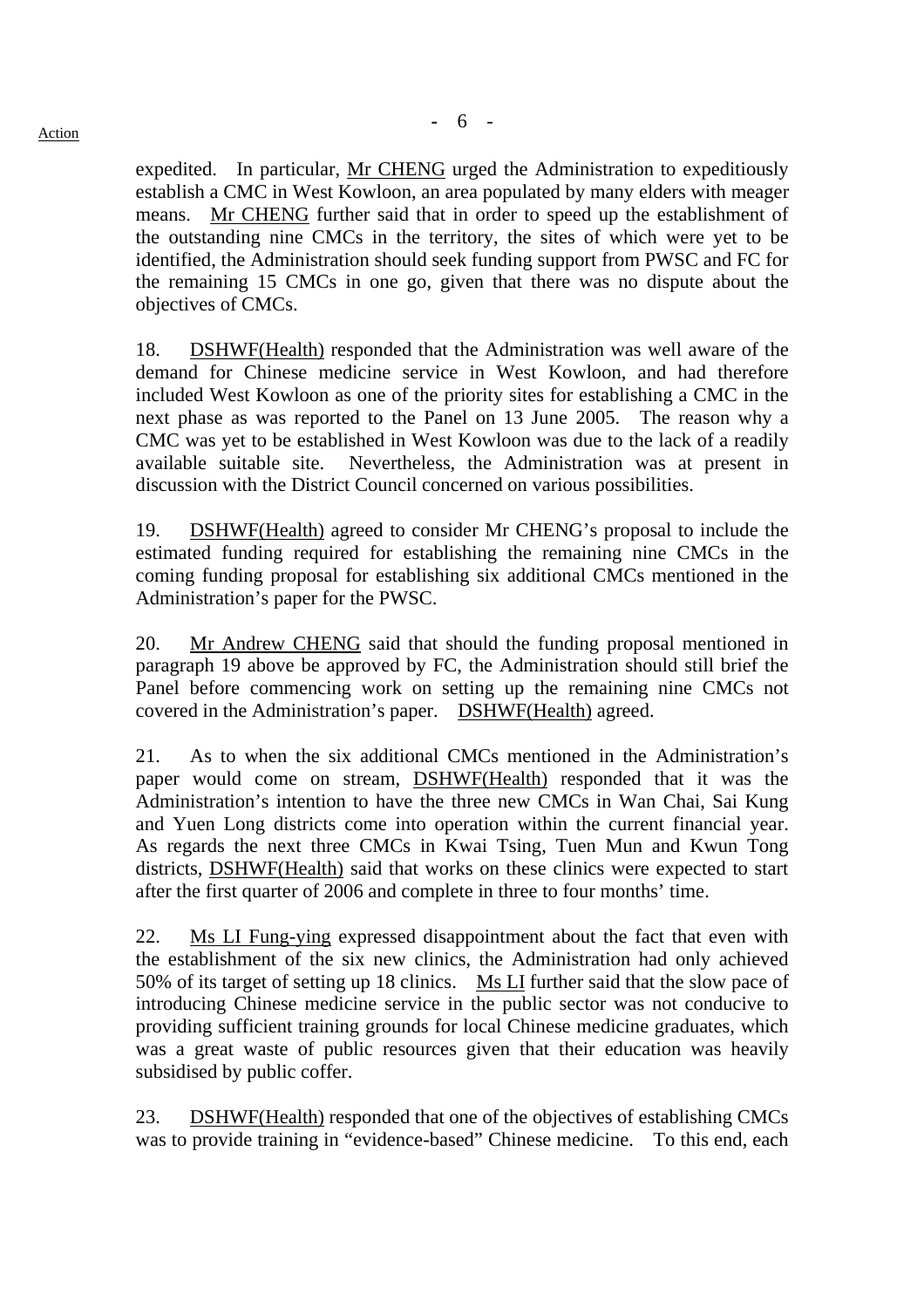of the six new CMCs would hire five Chinese medicine graduates to undergo one year training. The salary of Chinese medicine graduates being trained was partly subsidised by the Government. As regards the existing three CMCs, Executive Manager (Professional Services and Medical Development), HA said that 11 Chinese medicine graduates were presently hired by these clinics. Subject to their performance during the one year in-service training, their contract might be extended. DSHWF(Health) further said that the Administration had been and would continue to encourage private Chinese medicine practitioners to train new graduates, most of whom would practise in the private sector on completion of training.

24. Ms LI Fung-hing said that the take in rate of Chinese medicine graduates by CMCs in the public sector fell far short of meeting the training demand, having regard to the fact that the universities offering Chinese medicine degree courses would produce some 60 graduates each year. As regards the number of Chinese medicine graduates hired by the private Chinese medicine practitioners, DSHWF(Health) said that the Administration did not have the figure, as the hiring of Chinese medicine graduates by the private sector was voluntary.

25. Dr YEUNG Sum asked the Administration to explain the reason for failing to achieve the target of setting up 18 CMCs by 2005-2006 as originally pledged by the Administration.

26. DSHWF(Health) explained that as the adoption of a tripartite model in which HA collaborated with an non-governmental organisation (NGO) and a university in each of the CMCs was new, it was necessary to ensure the proper development and testing of this new service delivery model by taking a phased development approach. Moreover, as the size of each clinic should range from  $416 \text{ m}^2$  to 700 m<sup>2</sup>, it had not been easy to identify vacant sites of such size in the public sector and rent space of such size from the private market would not be cost-effective. DSHWF(Health) however pointed out that the possibility of setting up more CMCs in the next few months could not be ruled out, should suitable sites become available then.

27. On the question of whether the adoption of a tripartite model for CMCs was the reason for the delayed establishment of 18 CMCs, DSHWF(Health) responded that the tripartite model for CMCs had in fact helped to speed up the introduction of Chinese medicine practice in the public sector, as the provision of Chinese medicine service was new to HA. DSHWF(Health) further said that it was not unreasonable that more time was needed to take forward the establishment of CMCs in the public sector at the outset, so as to ensure the proper development of Chinese medicine service in the public sector. For instance, from operational experience, the sites of existing CMCs were found to be too small and the concerned NGOs which were operating other facilities in the same premises had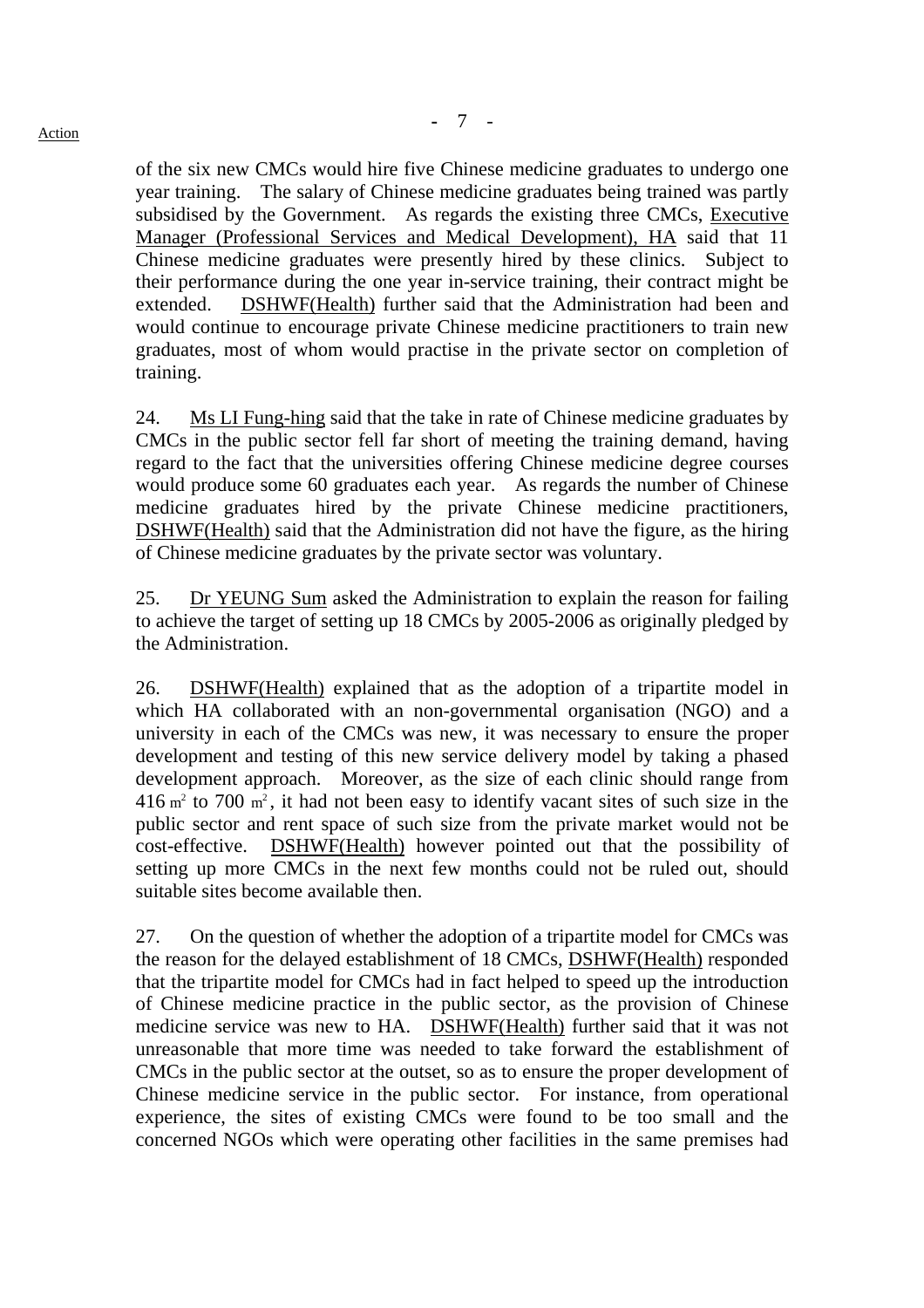utilised other facilities in the same premises to provide Chinese medicine services for the clinics. To allow sufficient development space for the provision of a fuller range of Chinese medicine services, it was decided that the size of new CMC sites should range from 416  $m^2$  to 700  $m^2$  as opposed to from 270  $m^2$  to  $386 \text{ m}^2$ .

- 28. Mr LI Kwok-ying asked the following questions
	- (a) why no CMC had been planned for the Sha Tin district;
	- (b) what was the utilisation rate of the existing three CMCs attached to the Tung Wah Hospital, the Yan Chai Hospital and the Alice Ho Miu Ling Nethersole Hospital; and
	- (c) whether, and if so, what progress had been made by the CMCs in the public sector in achieving the intended objectives of providing Chinese medicine service in the public sector which were to develop standards in Chinese medicine practice, to systemise the knowledge base of Chinese medicine through, among others, clinical research and to provide training in "evidence-based" Chinese medicine.

29. DSHWF(Health) responded that the Administration planned to set up a CMC in the Sha Tin district, subject to the availability of suitable site. DSHWF(Health) further said that a review of public CMC service conducted early this year showed that steady progress had been made in meeting the objectives of providing Chinese medicine service in the public sector. Although such progress made could not be quantified, some indicators of the achievements of the existing three CMCs included the building up of standards for quality control of herbs and safe dispensing. Such achievements would help to steer the development of standards in Chinese medicine practice. Furthermore, the setting up of an integrated clinic management and patient record system had helped to capture information that would enrich the knowledge base of Chinese medicine practice. Executive Manager (Professional Services and Medical Development), HA supplemented that HA had also been organising training courses on Chinese medicine for its doctors, which had helped to promote interface between western and Chinese medicine in treating patients.

30. Executive Manager (Professional Services and Medical Development), HA said that in 2004-2005, the number of consultations made by the CMC attached to the Tung Wah Hospital was about 30 000, in the CMC attached to the Yan Chai Hospital was about 20 000, and in the CMC attached to the Alice Ho Miu Ling Nethersole Hospital was about 10 000 to 20 000. The reason why the number of consultations made by the CMC attached to the Alice Ho Miu Ling Nethersole Hospital was lesser than that of the other two CMCs was mainly due to its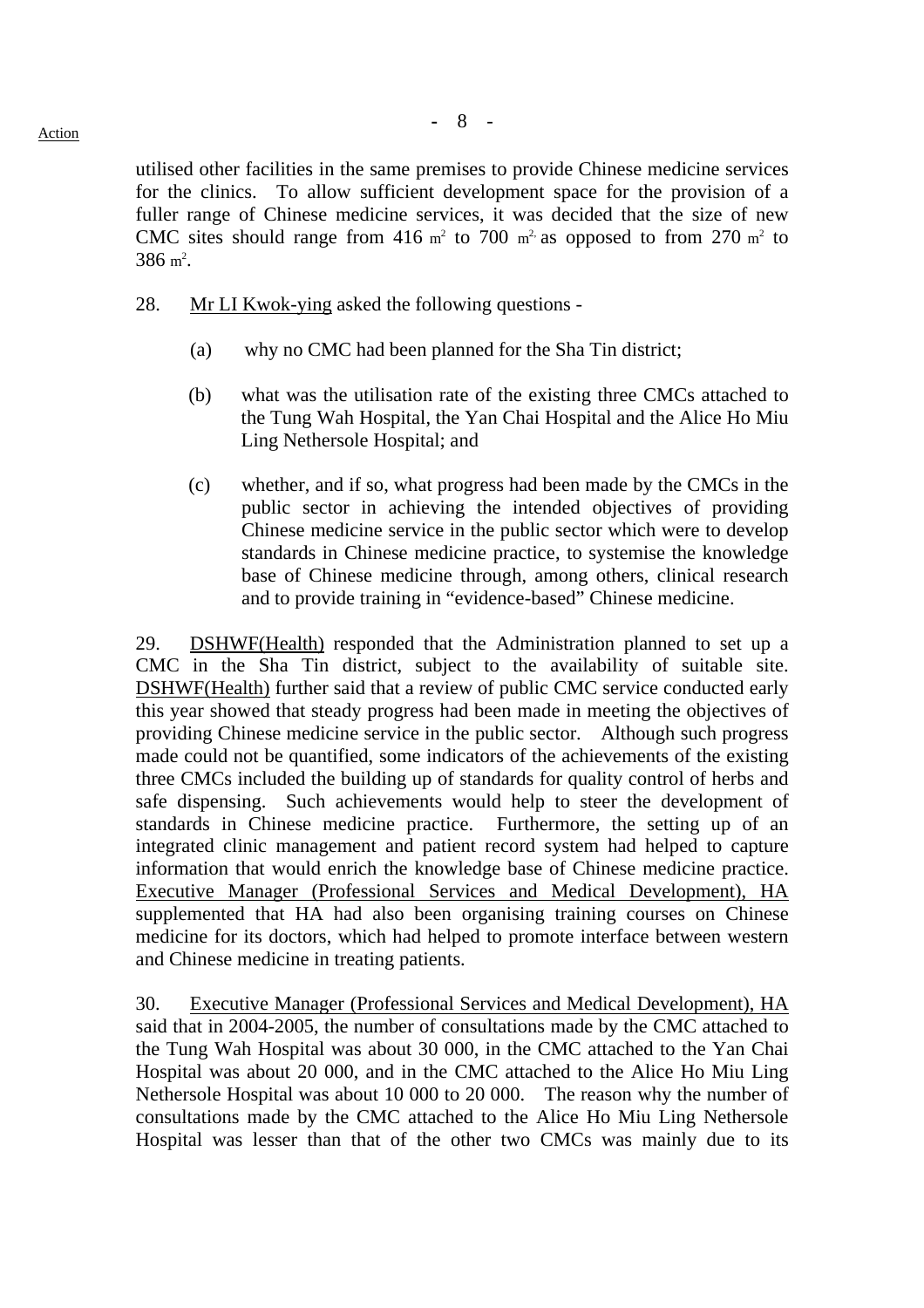relatively less accessible location. All these clinics had been able to meet the demand of CM service and the situation of patients queuing for services had not arisen. She further said that 20% of the quota of these clinics had been allocated to recipients of Comprehensive Social Security Assistance (CSSA) with fees and charges waived.

31. Mr LI Kwok-ying asked the Administration why it had not considered the Prince of Wales Hospital as a possible site for setting up a CMC in Sha Tin. DSHWF(Health) explained that this was because the Prince of Wales Hospital would soon undergo redevelopment. Moreover, the hospital in its present crammed state could not possibly provide any vacant space to accommodate a CMC.

32. As to whether the Shatin Hospital could be considered as a possible site, DSHWF(Health) responded that from past operational experience, a CMC which was not easily accessible was found to be less favoured by patients who were mostly frail elders. Given that the location of Shatin Hospital was not easily accessible by public transport, the Administration had ruled it out as a suitable site for a CMC.

- 33. Mr WONG Kwok-hing asked the following questions
	- (a) when would the remaining nine CMCs be set up;
	- (b) whether there was any plan to set up a CMC in Tung Chung;
	- (c) whether discussion had been held with the Housing Department on using retail premises inside the public housing estates for setting up CMCs;
	- (d) whether the 20% quota of the clinics allocated to CSSA recipients were sufficient; and
	- (e) what assistance was given to needy non-CSSA patients seeking Chinese medicine service.
- 34. DSHWF(Health) responded as follows
	- (a) the remaining nine CMCs would be set up upon the availability of suitable sites. It was possible that new sites could be identified within the current legislative session, and the Administration would brief members on the progress made in this regard then;
	- (b) the Administration had looked into the suitability and viability of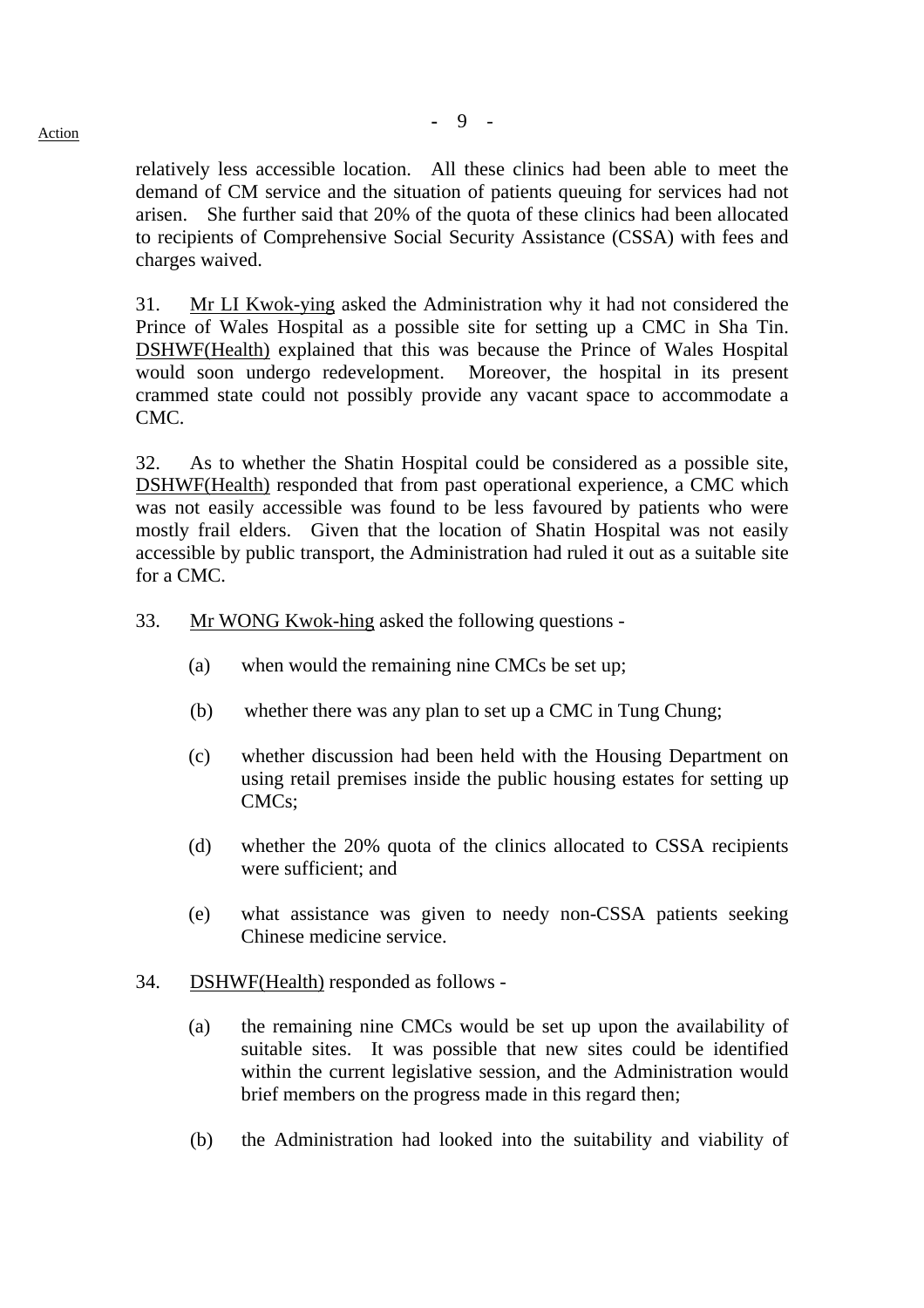setting up a CMC in Tung Chung, and considered that the area should not be given priority because of its relatively small and young population who were less inclined to use CM service;

- (c) the Administration had explored the idea of renting retail premises in the public housing estates to set up CMCs, and concluded that the rental charged at prevailing market rate would inevitably make the CMC not cost-effective;
- (d) NGO partners were given the flexibility to waive or reduce the fees and charges of needy patients above the 20% quota, without having to undergo assessment by medical social workers. In addition, NGOs partners also had the flexibility to use their operating surplus to provide fee waiver or reduction to needy patients not on CSSA; and
- (e) in addition to HA's public CM clinics, there were many charitable organisations offering Chinese medicine services free of charge or at a very low fee to the public.

35. The Chairman asked whether any patients of CMCs had been turned away because of lack of means. DSHWF(Health) replied in the negative.

36. Mr WONG Kwok-hing pointed out that a CMC in Tung Chung would not only serve people living in Tung Chung, as people living on Lantau Island could make use of the clinic. Moreover, many labourers working for the airport in Chek Lap Kok often needed such Chinese medicine service as bone-setting for their injuries at work, Mr WONG further asked whether the Administration could give an undertaking that it would complete the establishment of 18 clinics in the public sector within the present term of office of the Chief Executive.

37. DSHWF(Health) agreed to re-consider the setting up of a CMC in Tung Chung, having regard to the new perspective brought up by Mr WONG in paragraph 36 above. DSHWF(Health) further said that she could not give any assurance that the nine remaining CMCs would be set up by July 2007, as the Administration to date still had not identified any suitable sites in several districts. Nevertheless, the Administration would strive to expedite the task as far as practicable.

38. Noting that the size of the six new CMCs would range from  $416 \text{ m}^2$  to 700 m<sup>2</sup>, Mrs Selina CHOW asked whether such a large site for a CMC was necessary and whether there could be some flexibility in the levels of services to be provided if only smaller sites could be found.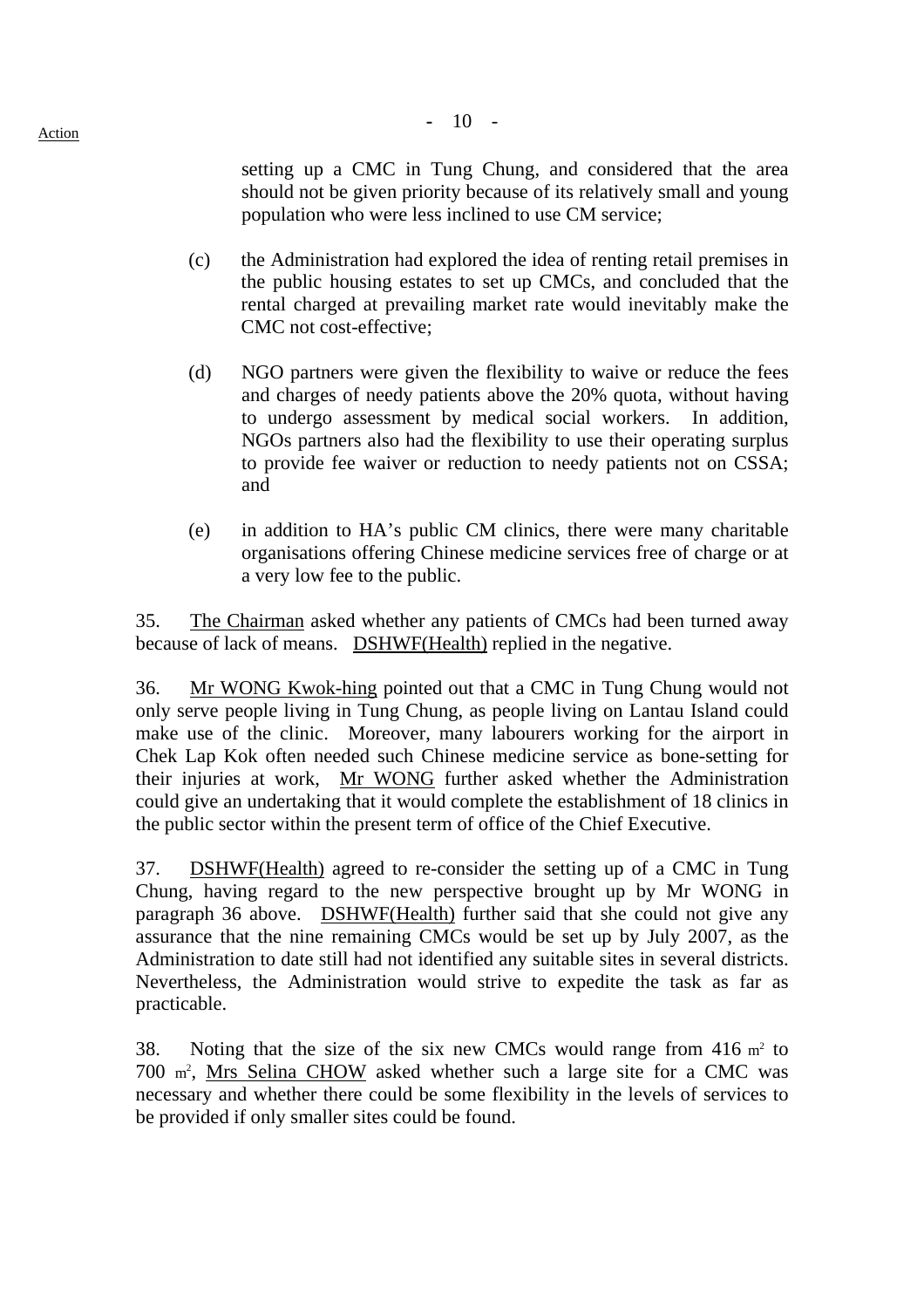39. DSHWF(Health) responded that the size required for the six new CMCs was not excessive, having regard to the facts that these clinics did not merely provide outpatient service, but also engaged in other services, such as providing training to Chinese medicine graduates, developing Chinese medicine standards and patient records and conducting research, which all required space. A smaller sized CMC would not be cost-effective, and would also impede the development of Chinese medicine practice.

40. Mrs Selina CHOW expressed concern that the CMCs in the public sector, given their large scale, would take away business from the private market. DSHWF(Health) responded that it had all along been the Government policy that the CMCs in the public sector should not seek to compete with the service providers in the private sector. In this connection, the ultimate goal was to establish a total of not more than 18 clinics to achieve the objectives set out in paragraph 2 of the Administration's paper. DSHWF(Health) further said that there was no cause for concern that the CMCs in the public sector would affect the business of the private CMCs in any significant manner, having regard to the fact that the about 5 000 registered and 3 000 listed Chinese medicine practitioners in private practice were already providing generally comprehensive and affordable Chinese medicine services to the community.

41. The Chairman shared members' view about the setting up of a CMC in West Kowloon and urged that this be done as soon as possible. The Chairman also shared members' view that the number of Chinese medicine graduates being trained by the public sector, i.e. 26 in total, was too small to have any significant impact on raising the standards of Chinese medicine practice. To this end, the Chairman asked whether consideration could be given to increasing the training quota or doubling the existing quota by hiring Chinese medicine graduates on a part-time instead of a full-time basis at present.

42. DSHWF(Health) said that the Chairman's suggestion mentioned in paragraph 41 above could be considered but it should be borne in mind that under the existing arrangement, four Chinese medicine practitioners were responsible for supervising five Chinese medicine graduates in each clinic. If the Chairman's suggestion was adopted, not only would the workload of trainers be greatly increased, the amount of training to be received by the trainees would inevitably be decreased or diluted.

43. Miss CHAN Yuen-han enquired about the Administration's strategy of setting up CMCs. Miss CHAN hoped that these clinics could be provided at areas with ageing population, and further asked whether there was any plan to set up a CMC in Tze Wan Shan.

44. DSHWF(Health) responded that it was the Administration's plan to set up a